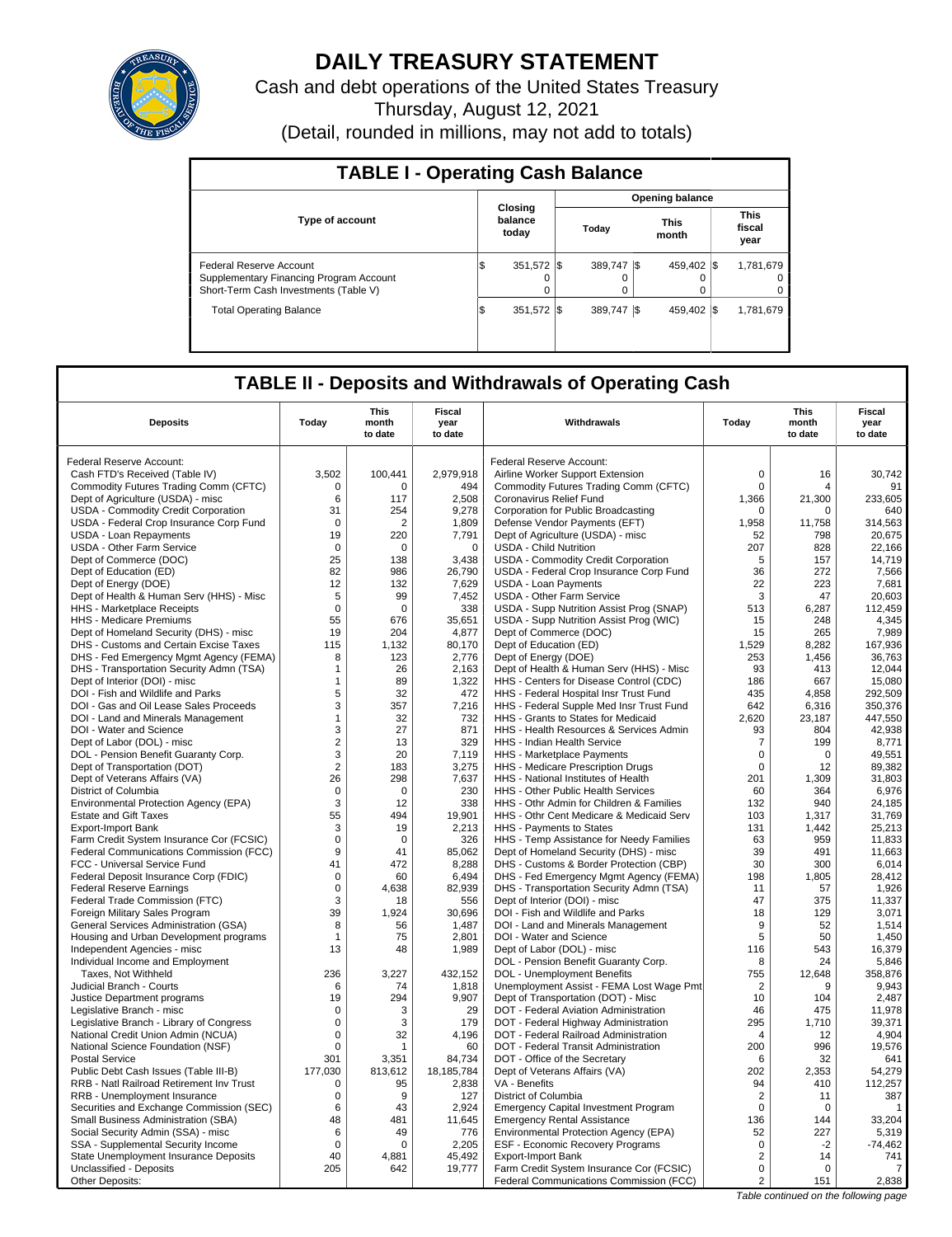|                                                                        |                  |                                 |                                  | TABLE II cont. - Deposits and Withdrawals of Operating Cash          |                     |                                    |                                    |
|------------------------------------------------------------------------|------------------|---------------------------------|----------------------------------|----------------------------------------------------------------------|---------------------|------------------------------------|------------------------------------|
| <b>Deposits</b>                                                        | Today            | <b>This</b><br>month<br>to date | <b>Fiscal</b><br>year<br>to date | Withdrawals                                                          | Today               | This<br>month<br>to date           | Fiscal<br>year<br>to date          |
| Federal Employees Insurance Receipt                                    | 54               | 177                             | 3,422                            | FCC - Universal Service Fund                                         | $\overline{0}$      | 148                                | 7,397                              |
| Federal Housing Admin: Note Sales                                      | 52               | 1,096                           | 18,808                           | Federal Deposit Insurance Corp (FDIC)                                | 3                   | 14                                 | 816                                |
| Thrift Savings Plan Transfer                                           | 98               | 1,303                           | 41,435                           | <b>Federal Employees Insurance Payments</b>                          | 421                 | 3,528                              | 77,610                             |
|                                                                        |                  |                                 |                                  | Federal Salaries (EFT)                                               | 831                 | 7,440                              | 180,730                            |
|                                                                        |                  |                                 |                                  | Federal Trade Commission (FTC)                                       | $\mathbf{1}$        | 65                                 | 518                                |
|                                                                        |                  |                                 |                                  | General Services Administration (GSA)                                | 126                 | 1,242                              | 23,564                             |
|                                                                        |                  |                                 |                                  | Housing and Urban Development programs                               | 111                 | 4,650                              | 64,634                             |
|                                                                        |                  |                                 |                                  | Independent Agencies - misc                                          | 17                  | 139                                | 3,371                              |
|                                                                        |                  |                                 |                                  | <b>Interest on Treasury Securities</b>                               | $\mathbf 0$         | 8,290                              | 233,344                            |
|                                                                        |                  |                                 |                                  | IRS - Advanced Child Tax Credit (EFT)                                | $\mathbf 0$         | 0                                  | 12.736                             |
|                                                                        |                  |                                 |                                  | IRS - Economic Impact Payments (EFT)                                 | $\mathbf 0$         | 635                                | 442,325                            |
|                                                                        |                  |                                 |                                  | IRS Tax Refunds Business (EFT)                                       | 106                 | 506                                | 27,120                             |
|                                                                        |                  |                                 |                                  | IRS Tax Refunds Individual (EFT)                                     | 202                 | 5,018                              | 323,741                            |
|                                                                        |                  |                                 |                                  | Judicial Branch - Courts                                             | 11                  | 49                                 | 1,530                              |
|                                                                        |                  |                                 |                                  | Justice Department programs                                          | 147                 | 843                                | 18,371                             |
|                                                                        |                  |                                 |                                  | Legislative Branch - misc                                            | $\mathbf{1}$        | 40                                 | 1,087                              |
|                                                                        |                  |                                 |                                  | Legislative Branch - Library of Congress                             | $\mathbf{1}$        | 12                                 | 653                                |
|                                                                        |                  |                                 |                                  | <b>NASA</b>                                                          | 61                  | 906                                | 17,376                             |
|                                                                        |                  |                                 |                                  | National Credit Union Admin (NCUA)                                   | $\mathbf{1}$        | 2                                  | 1,848                              |
|                                                                        |                  |                                 |                                  | National Science Foundation (NSF)                                    | 2                   | 289                                | 5,793                              |
|                                                                        |                  |                                 |                                  | Postal Service Money Orders and Other                                | 108                 | 1,475                              | 37,253                             |
|                                                                        |                  |                                 |                                  | Public Debt Cash Redemp. (Table III-B)                               | 199,724             | 790,182                            | 16,956,926                         |
|                                                                        |                  |                                 |                                  | Railroad Retirement Board (RRB) - misc                               | $\Omega$            | 1                                  | 42                                 |
|                                                                        |                  |                                 |                                  | <b>RRB - Benefit Payments</b>                                        | 3                   | 1,151                              | 12,871                             |
|                                                                        |                  |                                 |                                  | Securities and Exchange Commission (SEC)                             | 6                   | 28                                 | 1,037                              |
|                                                                        |                  |                                 |                                  | Small Business Administration (SBA)                                  | 4.269               | 40,842                             | 590,103                            |
|                                                                        |                  |                                 |                                  | Social Security Admin (SSA) - misc                                   | 14                  | 128                                | 4,024                              |
|                                                                        |                  |                                 |                                  | SSA - Benefits Payments                                              | 54                  | 43,293                             | 874,629                            |
|                                                                        |                  |                                 |                                  | SSA - Supplemental Security Income                                   | 8                   | 150                                | 50,114                             |
|                                                                        |                  |                                 |                                  | <b>Transportation Services</b>                                       | $\Omega$            | 0                                  | 0                                  |
|                                                                        |                  |                                 |                                  | Other Withdrawals:                                                   |                     |                                    |                                    |
|                                                                        |                  |                                 |                                  | <b>State Department</b>                                              | 76                  | 794                                | 15,444                             |
|                                                                        |                  |                                 |                                  | Thrift Savings Plan Transfer                                         | 61                  | 2,815                              | 70,003                             |
|                                                                        |                  |                                 |                                  | Unclassified                                                         | 980                 |                                    |                                    |
|                                                                        |                  |                                 |                                  |                                                                      |                     | 11,604                             | 292,339                            |
| <b>Total Other Deposits</b><br>Change in Balance of Uncollected        | 203              | 2.820                           | 73.875                           | Total, Other Withdrawals                                             | 1,117               | 21,997                             | 669.954                            |
| Funds                                                                  | $\mathbf 0$      | $\mathbf 0$                     | $\mathbf 0$                      |                                                                      |                     |                                    |                                    |
| <b>Transfers from Depositaries</b>                                     | $\Omega$         | 0                               | 0                                | <b>Transfers to Depositaries</b>                                     | $\Omega$            | 0                                  | $\mathbf 0$                        |
|                                                                        |                  |                                 |                                  |                                                                      |                     |                                    |                                    |
| <b>Total Federal Reserve Account</b>                                   | 182,200          | 943,079                         | 22,323,892                       | <b>Total Federal Reserve Account</b>                                 | 220,375             | 1,050,909                          | 23,753,998                         |
| Short-Term Cash Investments:<br>Transfers from Federal Reserve Account |                  |                                 |                                  | Short-Term Cash Investments:<br>Transfers to Federal Reserve Account |                     |                                    |                                    |
| (Table V)                                                              | 0                | $\Omega$                        | $\Omega$                         | (Table V)                                                            | $\Omega$            |                                    |                                    |
| Total Deposits (excluding transfers)                                   | 182,200 \$<br>\$ |                                 | 943,079 \$ 22,323,892            | Total Withdrawals (excluding transfers)                              | \$                  | 220,375 \$ 1,050,909 \$ 23,753,998 |                                    |
|                                                                        |                  |                                 |                                  | Net Change in Operating Cash Balance                                 | ß.<br>$-38,175$ \\$ |                                    | $-107,830$ $\vert$ \$ $-1,430,106$ |

|                                                       |       |            |     |                                 |     |                           | <b>TABLE III-A - Public Debt Transactions</b> |            |                                 |                           |
|-------------------------------------------------------|-------|------------|-----|---------------------------------|-----|---------------------------|-----------------------------------------------|------------|---------------------------------|---------------------------|
| <b>Issues</b>                                         | Today |            |     | <b>This</b><br>month<br>to date |     | Fiscal<br>year<br>to date | <b>Redemptions</b>                            | Todav      | <b>This</b><br>month<br>to date | Fiscal<br>year<br>to date |
| Marketable:                                           |       |            |     |                                 |     |                           | Marketable:                                   |            |                                 |                           |
| Bills:                                                |       |            |     |                                 |     |                           | <b>Bills</b>                                  | 197,725 \$ | 603,309 \$                      | 14,460,350                |
| <b>Reqular Series</b>                                 |       | 154,727 \$ |     | 437,308 \$                      |     | 9,447,435                 | <b>Notes</b>                                  | n          | 163,756                         | 1,947,009                 |
| <b>Cash Management Series</b><br><b>Notes</b>         |       | 20,000     |     | 100,004<br>231,206              |     | 4,060,138<br>3,622,002    | <b>Bonds</b><br><b>Federal Financing Bank</b> |            |                                 | 20,143<br>1,209           |
| <b>Bonds</b>                                          |       |            |     | 26,298                          |     |                           |                                               |            |                                 |                           |
| Inflation-Protected Securities Increment              |       | 482        |     | 6,115                           |     | 589,823<br>66,781         | Nonmarketable:                                |            |                                 |                           |
|                                                       |       | O          |     |                                 |     |                           | United States Savings Securities              | 36         | 407                             | 9,197                     |
| <b>Federal Financing Bank</b><br>Nonmarketable:       |       |            |     | $\Omega$                        |     | $\Omega$                  | <b>Government Account Series</b>              | 349,911    | 3,160,083                       | 91,747,254                |
|                                                       |       |            |     |                                 |     |                           | Hope Bonds                                    | $\Omega$   |                                 |                           |
| United States Savings Securities:<br>Cash Issue Price |       | 5          |     | 55                              |     | 1,288                     | <b>Domestic Series</b>                        |            |                                 | 71,549                    |
| Interest Increment                                    |       |            |     | 338                             |     | 3,600                     | Foreign Series                                |            |                                 |                           |
| Government Account Series                             |       | 372,110    |     | 3,130,993                       |     | 91,923,343                | <b>State and Local Series</b>                 | 6          | 6,809                           | 91,268                    |
| Hope Bonds                                            |       |            |     |                                 |     | $\Omega$                  | Other                                         | 1,957      | 15,901                          | 357,411                   |
| Domestic Series                                       |       |            |     |                                 |     |                           |                                               |            |                                 |                           |
| <b>Foreign Series</b>                                 |       |            |     |                                 |     |                           |                                               |            |                                 |                           |
| State and Local Series                                |       | 392        |     | 2,013                           |     | 115,293                   |                                               |            |                                 |                           |
| Other                                                 |       | 1,959      |     | 15,890                          |     | 357,953                   | <b>Total Redemptions</b>                      | 549,635 \$ | $3,950,264$ \$                  | 108,705,389               |
|                                                       |       |            |     |                                 |     |                           |                                               |            |                                 |                           |
| <b>Total Issues</b>                                   |       | 549,676    | l\$ | 3,950,221                       | 1\$ | 110,187,677               | Net Change in Public Debt Outstanding         | 42 S       | $-43$ \\$                       | 1,482,288                 |
|                                                       |       |            |     |                                 |     |                           |                                               |            |                                 |                           |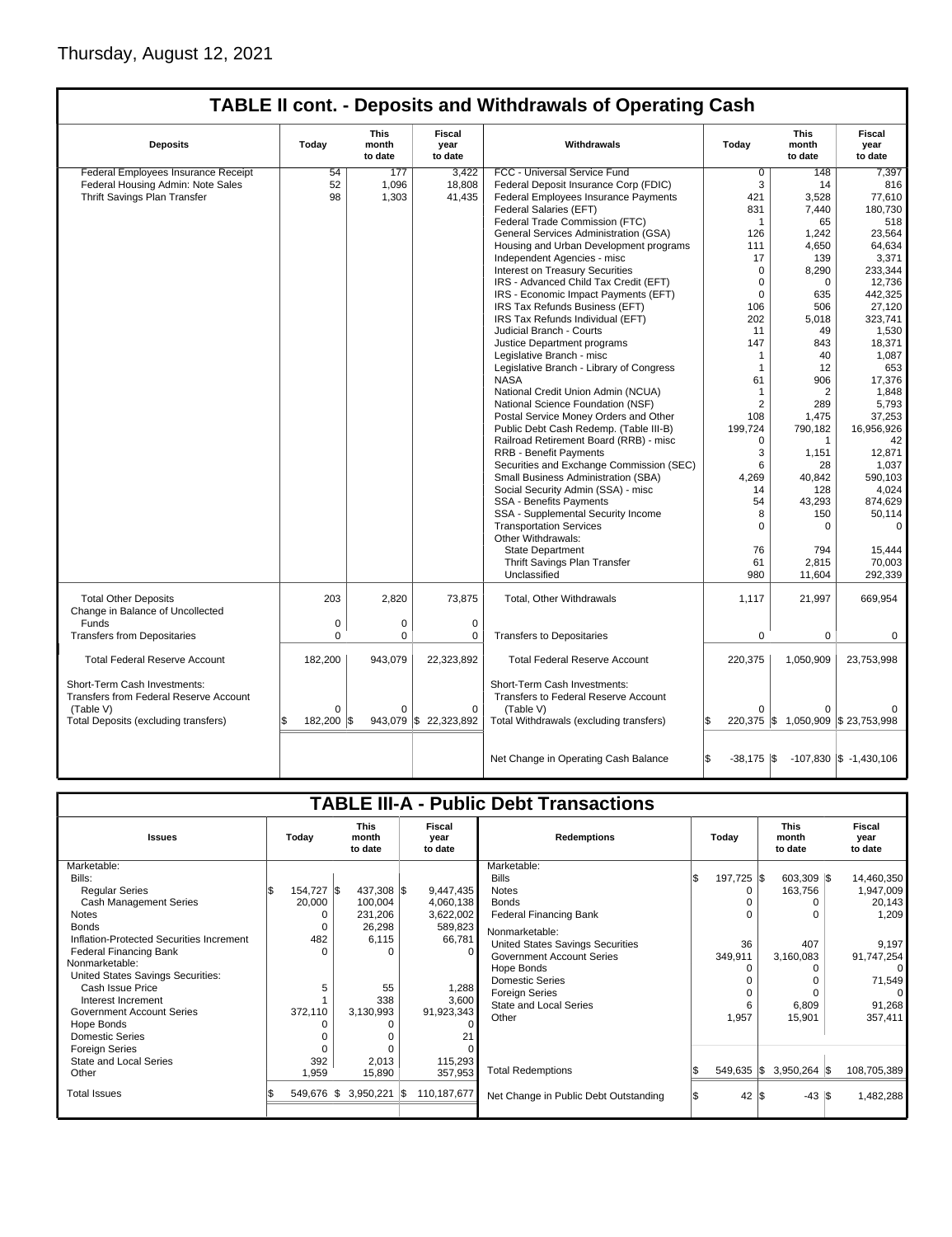| <b>TABLE III-B - Adjustment of Public Debt</b><br><b>Transactions to Cash Basis</b>                                                                                                                                                                                                                                                                                                                |           |                                                   |           |                                                                        |                                                                            |  |  |  |  |  |  |  |
|----------------------------------------------------------------------------------------------------------------------------------------------------------------------------------------------------------------------------------------------------------------------------------------------------------------------------------------------------------------------------------------------------|-----------|---------------------------------------------------|-----------|------------------------------------------------------------------------|----------------------------------------------------------------------------|--|--|--|--|--|--|--|
| <b>Transactions</b>                                                                                                                                                                                                                                                                                                                                                                                | Today     |                                                   |           | <b>This</b><br>month<br>to date                                        | <b>Fiscal</b><br>year<br>to date                                           |  |  |  |  |  |  |  |
| Public Debt Cash Issues:<br>Public Debt Issues (Table III-A)<br>Premium on New Issues<br>Discount on New Issues:<br>Bills $(-)$<br>Bonds and Notes (-)<br>Federal Financing Bank (-)<br>Government Account Transactions (-)<br>Hope Bonds (-)<br>Interest Increment on United States<br>Savings Securities (-)<br>Inflation-Protected Securities Increment<br><b>Total Public Debt Cash Issues</b> | \$        | 549,676<br>0<br>54<br>0<br>U<br>372,110<br>482    | I\$       | 3,950,221<br>1,556<br>97<br>622<br>O<br>3,130,993<br>ი<br>338<br>6,115 | \$10,187,677<br>21,067<br>2,617<br>27,743<br>91,923,343<br>3.600<br>65,657 |  |  |  |  |  |  |  |
| Deposited in Federal Reserve Account<br><b>Public Debt Cash Redemptions:</b><br>Public Debt Redemptions (Table III-A)<br>Premium on Debt Buyback Operation<br>Discount on Debt Buyback Operation (-)<br>Federal Financing Bank (-)<br>Government Account Transactions (-)<br>Hope Bonds (-)<br><b>Total Public Debt Cash Redemptions</b>                                                           | S.<br>l\$ | 177,030<br>549,635<br>0<br>o<br>0<br>349,911<br>O | l\$<br>\$ | 813,612<br>O<br>o<br>o<br>3,160,083<br>ი                               | \$18,185,784<br>3,950,264 \\$08,705,389<br>1,209<br>91,747,254             |  |  |  |  |  |  |  |
| Withdrawn from Federal Reserve Acct.                                                                                                                                                                                                                                                                                                                                                               | l\$       | 199,724                                           | I\$       |                                                                        | 790,182   \$16,956,926                                                     |  |  |  |  |  |  |  |

| <b>TABLE III-C - Debt Subject to Limit</b>                                        |                           |                                                                                                     |                           |                           |  |  |  |  |  |  |  |
|-----------------------------------------------------------------------------------|---------------------------|-----------------------------------------------------------------------------------------------------|---------------------------|---------------------------|--|--|--|--|--|--|--|
|                                                                                   | Closing                   |                                                                                                     | Opening balance           |                           |  |  |  |  |  |  |  |
| <b>Balance Transactions</b>                                                       | balance<br>today          | Today                                                                                               | <b>This</b><br>month      | Fiscal<br>year            |  |  |  |  |  |  |  |
| Debt Held by the Public<br>Intragovernmental Holdings<br><b>Total Public Debt</b> | \$22,275,214<br>6,152,465 | \$22,279,129<br>6,148,508                                                                           | \$22,284,628<br>6,143,094 | \$21,018,952<br>5,926,439 |  |  |  |  |  |  |  |
| Outstanding<br>Less: Debt Not<br>Subject to Limit:                                | 28,427,679                | 28,427,637                                                                                          | 28,427,722                | 26,945,391                |  |  |  |  |  |  |  |
| Other Debt                                                                        | 478                       | 478                                                                                                 | 478                       | 478                       |  |  |  |  |  |  |  |
| <b>Unamortized Discount</b>                                                       | 19,710                    | 19,668                                                                                              | 19,753                    | 17,271                    |  |  |  |  |  |  |  |
| <b>Federal Financing Bank</b>                                                     | 6,053                     | 6,053                                                                                               | 6,053                     | 7,262                     |  |  |  |  |  |  |  |
| Hope Bonds<br>Plus: Other Debt Subject to Limit<br>Guaranteed Debt of             | $\Omega$                  | $\Omega$                                                                                            | 0                         | 0                         |  |  |  |  |  |  |  |
| Government Agencies                                                               | $\Omega$                  | $\Omega$                                                                                            | $\Omega$                  | 0                         |  |  |  |  |  |  |  |
| <b>Total Public Debt</b><br>Subject to Limit                                      |                           | $\frac{1}{2}$ 28,401,438 $\frac{1}{2}$ 28,401,438 $\frac{1}{2}$ 28,401,438 $\frac{1}{2}$ 26,920,380 |                           |                           |  |  |  |  |  |  |  |
| <b>Statutory Debt Limit</b>                                                       | \$28,401,463 \$28,401,463 |                                                                                                     | \$28,401,463              | SUSP-1                    |  |  |  |  |  |  |  |
|                                                                                   |                           |                                                                                                     |                           |                           |  |  |  |  |  |  |  |

### See Footnote

| <b>TABLE IV - Federal Tax Deposits</b>                                                                                                                                                                                                 |     |                                           |     |                                                     |     |                                                                      |  |  |  |  |
|----------------------------------------------------------------------------------------------------------------------------------------------------------------------------------------------------------------------------------------|-----|-------------------------------------------|-----|-----------------------------------------------------|-----|----------------------------------------------------------------------|--|--|--|--|
| <b>Classification</b>                                                                                                                                                                                                                  |     | Today                                     |     | <b>This</b><br>month<br>to date                     |     | Fiscal<br>year<br>to date                                            |  |  |  |  |
| Withheld Income and Employment Taxes<br>Individual Income Taxes<br><b>Railroad Retirement Taxes</b><br>Excise Taxes<br><b>Corporation Income Taxes</b><br><b>Federal Unemployment Taxes</b><br>Estate and Gift Taxes & Misc IRS Rcpts. | l\$ | 2,604<br>266<br>1<br>591<br>297<br>1<br>6 | l\$ | 99,487<br>2,439<br>196<br>1,695<br>984<br>567<br>34 | l\$ | 2,367,451<br>329,501<br>4,591<br>61,409<br>306,516<br>6,332<br>4,471 |  |  |  |  |
| Total                                                                                                                                                                                                                                  | \$  | 3,767                                     | l\$ | 105,401                                             | l\$ | 3,080,270                                                            |  |  |  |  |
| Cash Federal Tax Deposits:<br><b>Direct</b><br><b>Through Depositaries</b>                                                                                                                                                             | \$  | $152 \text{ }$ S<br>3,350                 |     | 899<br>99,542                                       | 1\$ | 26,497<br>2,953,421                                                  |  |  |  |  |
| <b>Total Cash FTD's</b>                                                                                                                                                                                                                | Ŝ.  | 3,502                                     | l\$ | 100,441                                             | l\$ | 2,979,918                                                            |  |  |  |  |
| <b>Inter-agency Transfers</b>                                                                                                                                                                                                          |     | 265                                       |     | 4,960                                               |     | 100,352                                                              |  |  |  |  |
| Total                                                                                                                                                                                                                                  | l\$ | 3,767                                     | 1\$ | 105,401                                             | 1\$ | 3,080,270                                                            |  |  |  |  |
|                                                                                                                                                                                                                                        |     |                                           |     |                                                     |     |                                                                      |  |  |  |  |

| <b>TABLE V - Short-Term Cash Investments</b> |   |          |     |          |          |       |  |  |  |  |  |
|----------------------------------------------|---|----------|-----|----------|----------|-------|--|--|--|--|--|
|                                              |   |          |     |          |          |       |  |  |  |  |  |
| <b>Balance Transactions</b>                  |   | А        |     | в        | С        | Total |  |  |  |  |  |
|                                              |   |          |     |          |          |       |  |  |  |  |  |
| Opening Balance Today<br>Deposits:           | S | $\Omega$ | 1\$ | $\Omega$ | I\$<br>0 | l\$   |  |  |  |  |  |
| <b>Transfers to Depositaries</b>             |   | O        |     | $\Omega$ | O        |       |  |  |  |  |  |
| <b>Special Direct Investment</b>             |   | O        |     | 0        | O        |       |  |  |  |  |  |
| Term Investment                              |   | O        |     | 0        | O        |       |  |  |  |  |  |
| Repo Investment                              |   | O        |     | 0        | O        |       |  |  |  |  |  |
| Withdrawals:                                 |   |          |     |          |          |       |  |  |  |  |  |
| <b>Treasury Initiated</b>                    |   | O        |     | 0        | 0        |       |  |  |  |  |  |
| Depositary Initiated                         |   | O        |     | 0        | 0        |       |  |  |  |  |  |
| <b>Special Direct Investment</b>             |   | 0        |     | 0        | 0        |       |  |  |  |  |  |
| <b>Term Investment</b>                       |   | O        |     | $\Omega$ | 0        |       |  |  |  |  |  |
| Repo Investment                              |   | O        |     | 0        | 0        |       |  |  |  |  |  |
|                                              |   |          |     |          |          |       |  |  |  |  |  |
| Closing Balance Today                        |   | 0        | l\$ | 0        | S<br>0   | l\$   |  |  |  |  |  |

| <b>TABLE VI - Income Tax Refunds Issued</b> |     |       |     |                                 |  |                           |  |  |  |  |  |
|---------------------------------------------|-----|-------|-----|---------------------------------|--|---------------------------|--|--|--|--|--|
| Classification                              |     | Today |     | <b>This</b><br>month<br>to date |  | Fiscal<br>year<br>to date |  |  |  |  |  |
| IRS - Advanced Child Tax Credit (Checks)    | l\$ | 0     | 1\$ |                                 |  | 2,058                     |  |  |  |  |  |
| IRS - Advanced Child Tax Credit (EFT)       |     | 0     |     | 0                               |  | 12.736                    |  |  |  |  |  |
| IRS - Economic Impact Payments (Checks)     |     | 2     |     | 290                             |  | 85.184                    |  |  |  |  |  |
| IRS - Economic Impact Payments (EFT)        |     | 0     |     | 635                             |  | 442.325                   |  |  |  |  |  |
| IRS Tax Refunds Business (Checks)           |     | 9     |     | 2.209                           |  | 54.863                    |  |  |  |  |  |
| IRS Tax Refunds Business (EFT)              |     | 106   |     | 506                             |  | 27.120                    |  |  |  |  |  |
| IRS Tax Refunds Individual (Checks)         |     | 75    |     | 1,229                           |  | 58,364                    |  |  |  |  |  |
| IRS Tax Refunds Individual (EFT)            |     | 202   |     | 5,018                           |  | 323,741                   |  |  |  |  |  |
|                                             |     |       |     |                                 |  |                           |  |  |  |  |  |

## **Daily Treasury Statement Footnotes:**

## **General Footnotes and Statements:**

This statement summarizes the United States Treasury's cash and debt operations for the Federal Government. Treasury's operating cash is maintained in an account at the Federal Reserve Bank of New York and in short-term cash investments. Treasury minimized and then suspended its short-term cash investment program beginning in November 2008, but anticipates investing again when market conditions warrant. Major information sources include: Federal Reserve Banks, Treasury Regional Financial Centers, Internal Revenue Service Centers, various electronic systems, and information on the Public Debt. Information is presented on a modified cash basis. Deposits are reflected as received and withdrawals are reflected as processed.SOURCE: Bureau of the Fiscal Service, Department of the Treasury. Note: The Daily Treasury Statement (DTS) is available by 4:00 p.m. the following business day on the Fiscal Service website https://fiscal.treasury.gov/reports-statements/dts/. For more information, call the Cash Reporting Branch at 202-874-9789.

## **TABLE III-A – Public Debt Transactions**

Stated at face value except for savings and retirement plan securities which are stated at current redemption value.